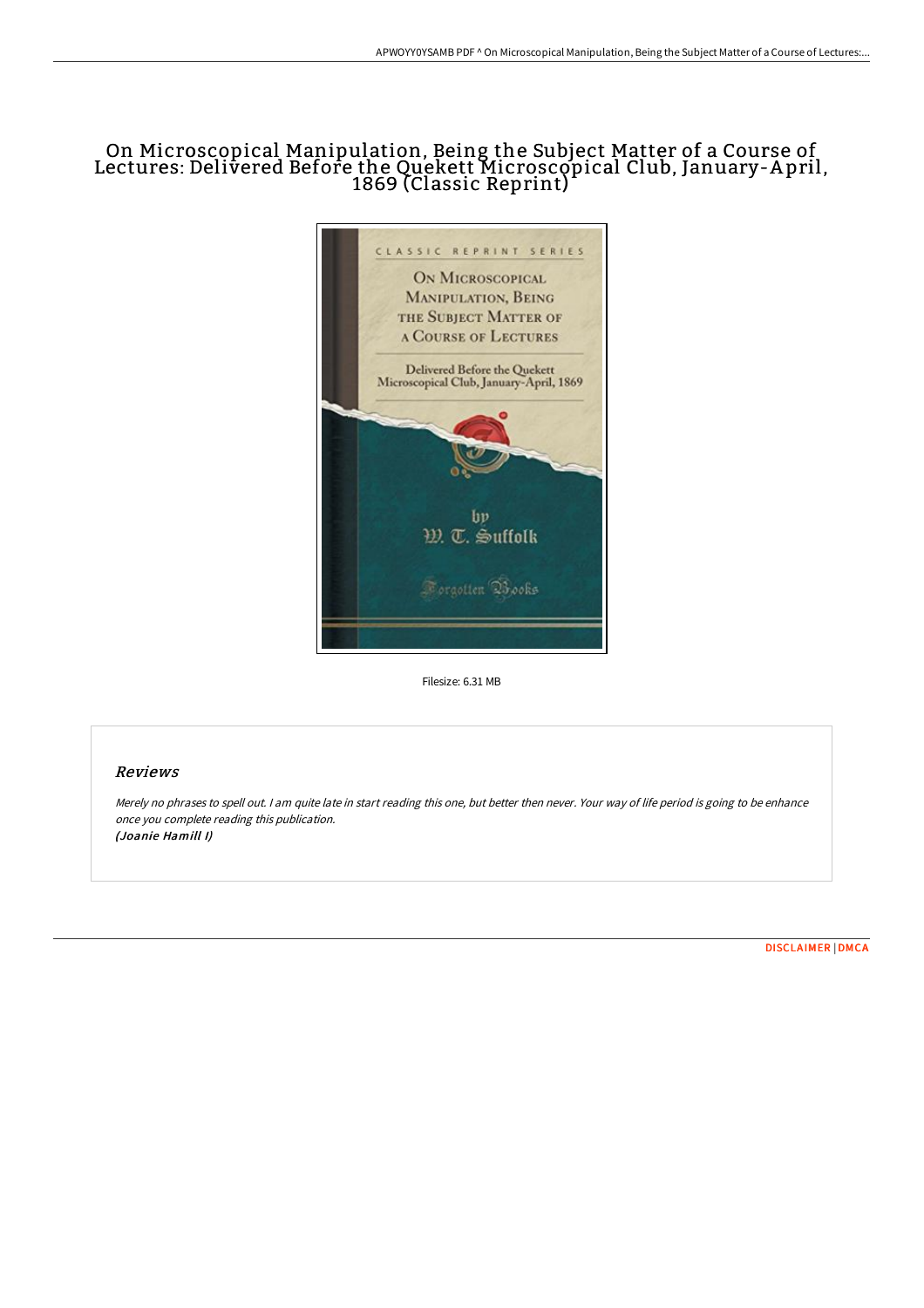## ON MICROSCOPICAL MANIPULATION, BEING THE SUBJECT MATTER OF A COURSE OF LECTURES: DELIVERED BEFORE THE QUEKETT MICROSCOPICAL CLUB, JANUARY-APRIL, 1869 (CLASSIC REPRINT)



Forgotten Books, United States, 2015. Paperback. Book Condition: New. 229 x 152 mm. Language: English Brand New Book \*\*\*\*\* Print on Demand \*\*\*\*\*.Excerpt from On Microscopical Manipulation, Being the Subject Matter of a Course of Lectures: Delivered Before the Quekett Microscopical Club, January-April, 1869 Splinter of lucifer match after drawing by Richard Beck (pp. 169, 198). The elongated wood cells or fibres run from top to bottom of the plate, and in some places their characteristic tapering ends are visible; they are covered with rows of peculiar pitted dots already mentioned. The bands of cellular tissue, crossing the fibres at right angles, are portions of the medullary rays. This splinter is identical with the radial section, Pl. 4, fig. 3. Figs. 1 - 6. Various Foraminiferae from Smyrna sponge dirt (p. 188). Figs. 7 - 11. Sponge spicules (p. 187). Figs. 12 - 14. Barbadoes Polycistin (fossil), (p. 195). Figs. 1 - 6. Starches (p. 193). 1. Tous les mois. 2. St. Vincent arrowroot, Maranta arundinacea. 3. Barley. 4. Oat. 5. Maize (Brown and Polson s corn flour). Fig. 7. Fibre of wool (p. 213). Fig. 8. The same treated with a hot alkaline solution (p. 213). Fig. 9. Silk fibres (p. 212). Fig. 10. The same after treatment with hot alkali (p. 212). This plate is a specimen of engraving on stone (p. 173), and shows the usual defects of a first attempt, principally the result of fear in cutting the surface. Engraved lines print finer than they appear on the stone. Considerable practice is required to attain excellence in this mode of lithography. About the Publisher Forgotten Books publishes hundreds of thousands of rare and classic books. Find more at This book is a reproduction of an important historical work. Forgotten Books uses state-of-the-art technology to digitally reconstruct

- Read On [Microscopical](http://www.bookdirs.com/on-microscopical-manipulation-being-the-subject-.html) Manipulation, Being the Subject Matter of a Course of Lectures: Delivered Before the Quekett Microscopical Club, Januar y-April, 1869 (Classic Reprint) Online
- Download PDF On [Microscopical](http://www.bookdirs.com/on-microscopical-manipulation-being-the-subject-.html) Manipulation, Being the Subject Matter of a Course of Lectures: Delivered Before the Quekett Microscopical Club, January-April, 1869 (Classic Reprint)